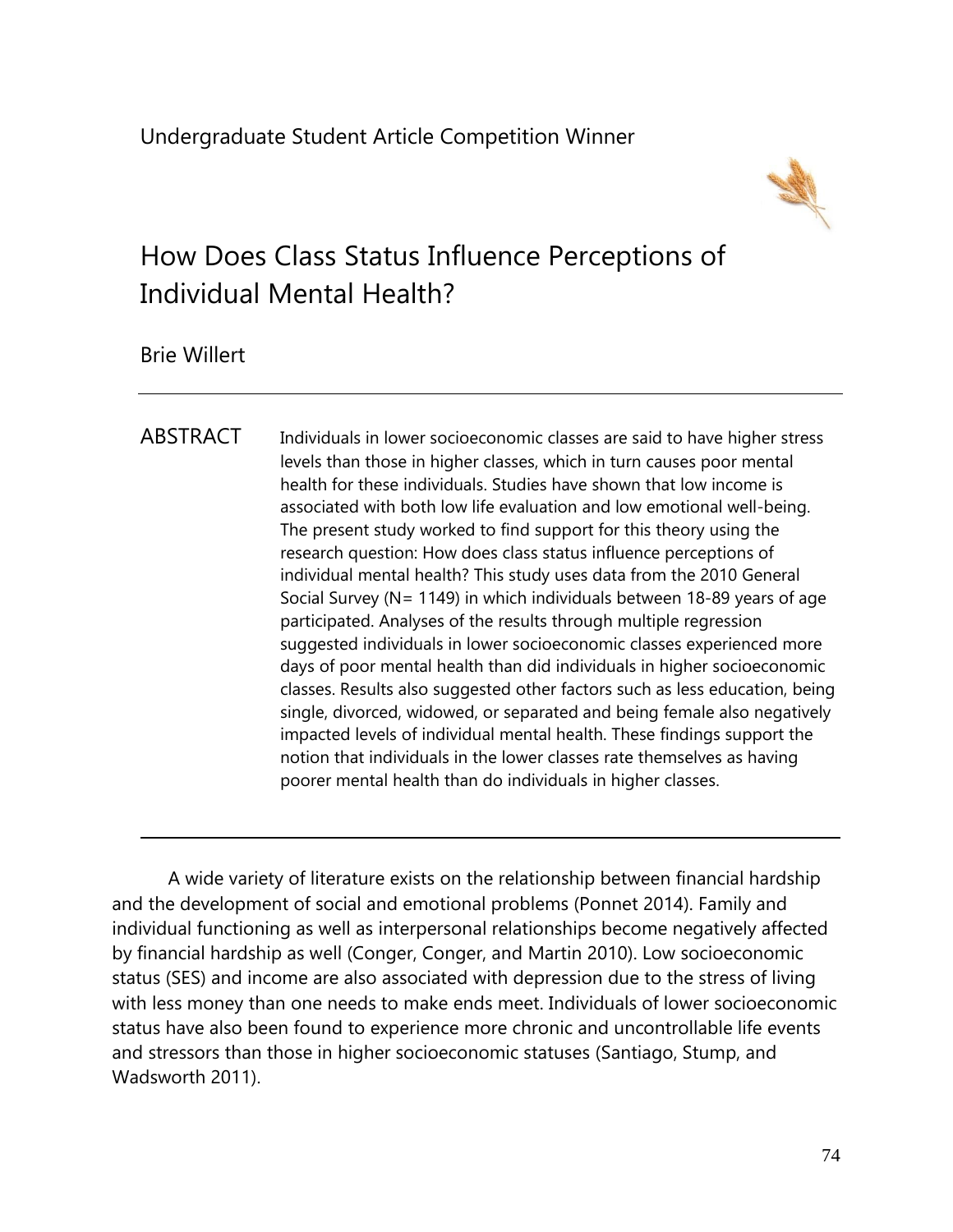The current study approaches this topic using the Family Stress Model. According to this model, income indirectly affects psychological stress and creates conflict due to concerns about individual financial situations. The impacts of financial distress are higher for those at the lower socioeconomic levels, as they do not always have access to resources to alleviate stress like others to which members of higher classes may have access. Using this theory, I will work to answer the question: How does class status influence perceptions of individual mental health?

To do this, I will be using data from the 2010 General Social Survey which focused on the question, "How many days of poor mental health have you experienced in the last 30 days?" Running descriptive statistics, I will provide the mean, range, and the standard deviation for my variables. Using correlation coefficients, I will examine the relationship between my dependent variable and all other variables. Using linear regression, I will control for certain variables, and examine remaining relationships. This paper first reviews past literature on this topic, which include vital pieces of information to support my research question. After providing background information, the methods and data used in this study will be described. After describing the data, results of my analyses will be provided. To conclude my paper, a discussion of the results will be provided to explain the social implications of my findings. The discussion section will be followed by a conclusion, which will provide suggestions for future research.

# LITERATURE REVIEW

There are various theories used to explain the relationship between class level and poor mental health. One of the most frequently used theories is the Family Stress Model, also known as FSM. This model explains that economic problems will cause various stressors to occur, which impact family functioning. This model predicts that when economic hardship is high, individuals are at an increased risk for emotional distress (such as depression, anxiety) and behavioral problems (such as substance use), which in turn affects the way they are able to communicate and function with others. Using this model, it is shown that families in lower income households experience more stressors, which is detrimental to family functioning, and may negatively influence child development (Ponnet 2014). These stressors include factors such as low income, high debts, and negative financial events (increasing economic demands, work instability). These conditions tend to affect couples essentially through the economic pressures they create, such as unmet material needs that are considered necessities (food and clothing), the inability to make ends meet or pay bills, and having to cut back on necessary expenses such as expenses of healthcare or medical insurance.

According to the FSM, experiencing these kinds of strains or stressors creates an underlying psychological component of economic hardship, in addition to the obvious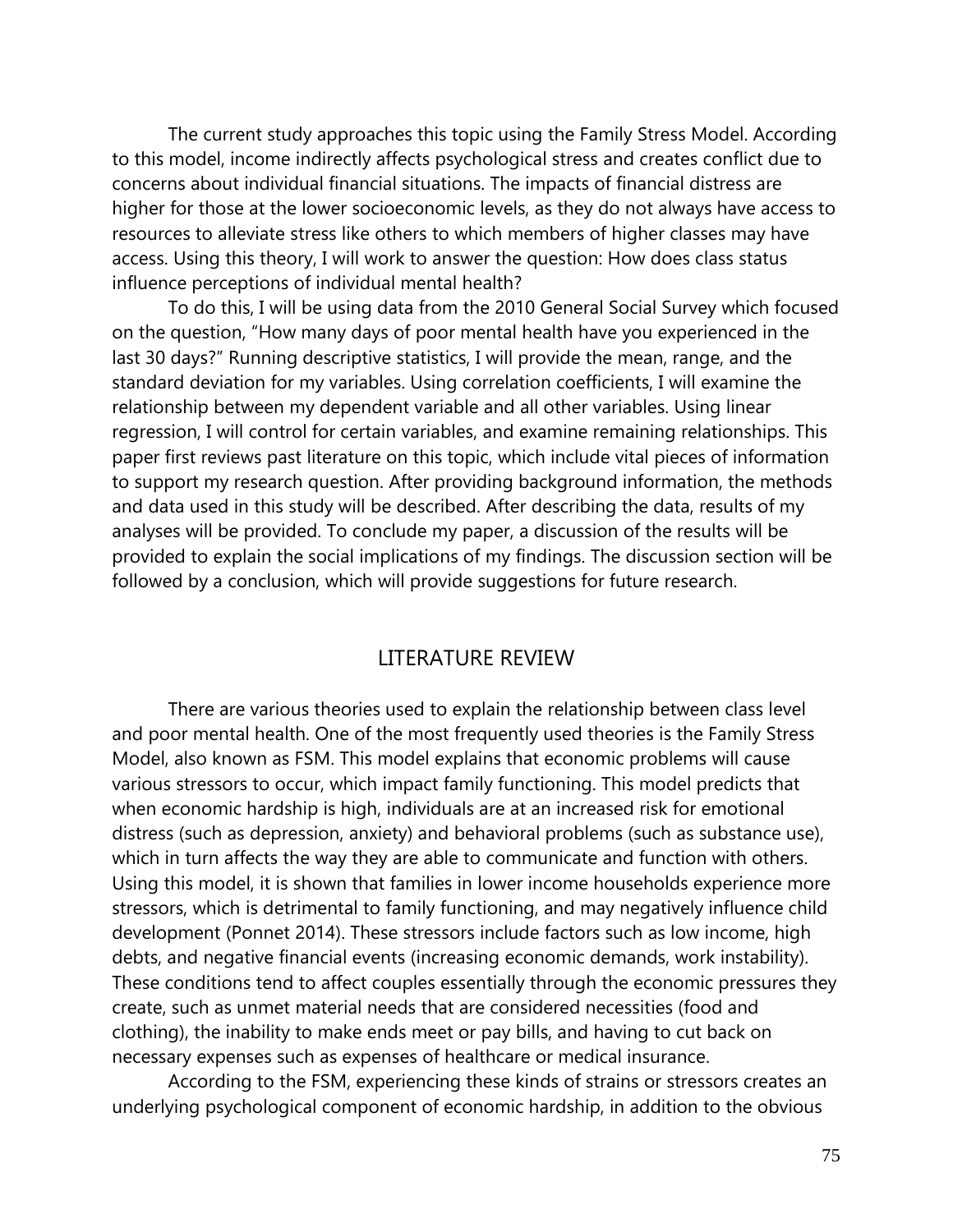stress hardship causes (Conger, Conger, and Martin 2010). Another study examining the relationship between socioeconomic status and levels of stress and mental health was conducted in 2011, involving 98 low-income families. This study found that povertyrelated stress was directly related to anxious/depressed symptoms and social problems. It was also found that low SES and income are associated with depression due to the stress of living with less money than one needs. Individuals with lower income were also found to experience more chronic and uncontrollable life events and stressors, which thus impacts their functioning at higher levels than those with higher SES (Santiago, Wadsworth, and Stump 2011).

As mentioned before, the Family Stress Model also takes into account how parental stress due to economic hardship influences child development. According to the model, economic hardships predict problems in relationships between parents, which in turn cause problems in parenting such as uninvolved, inconsistent childrearing. This model also predicts that interparental conflict and problems within relationships will also be related to disruptions in parenting. This style of parenting impacts a child's cognitive and social competence, school success, and attachment to parents, as well as increases internalizing and externalizing problems in negative ways (depression or anxiety, aggressive/antisocial behavior) (Conger, Conger, and Martin 2010).

The impact of financial distress is higher in those with low income, because these families are not always able to purchase materials, experiences, and services that benefit a child's development or they lack social and institutional support (Ponnet 2014). Another finding by Duncan, Magnuson, and Votruba-Drzal (2014) supports the idea that families with higher incomes are better able to promote child and overall human development. This research shows that children whose parents had higher incomes met their kindergarten proficiencies at a much higher rate than children whose parents had lower incomes. In another example, adults with higher incomes had a lower percentage rate of arrest than did adults with lower incomes. Another study has shown that parents with low incomes reported higher incidents of adolescent emotional problems among their children than did parents with higher incomes. It was also found that in certain incidences low-income families experience, such as renting a house instead of buying a house, impacted the levels of behavior problems among their children. This may be because large concentrations of disadvantaged families live in areas of rental housing, and things such as the quality of the neighborhood and its context have worsened over time (Langton et al. 2011).

Other studies have examined the relationship between stressful life events and relationship satisfaction, using socioeconomic status, also known as SES, as a moderator. The results show that the association between stressful life events and relationship satisfaction was stronger for individuals with low SES compared to respondents with high SES. The association between mental health and relationship satisfaction was also stronger for low-SES respondents compared to respondents of high SES. This is because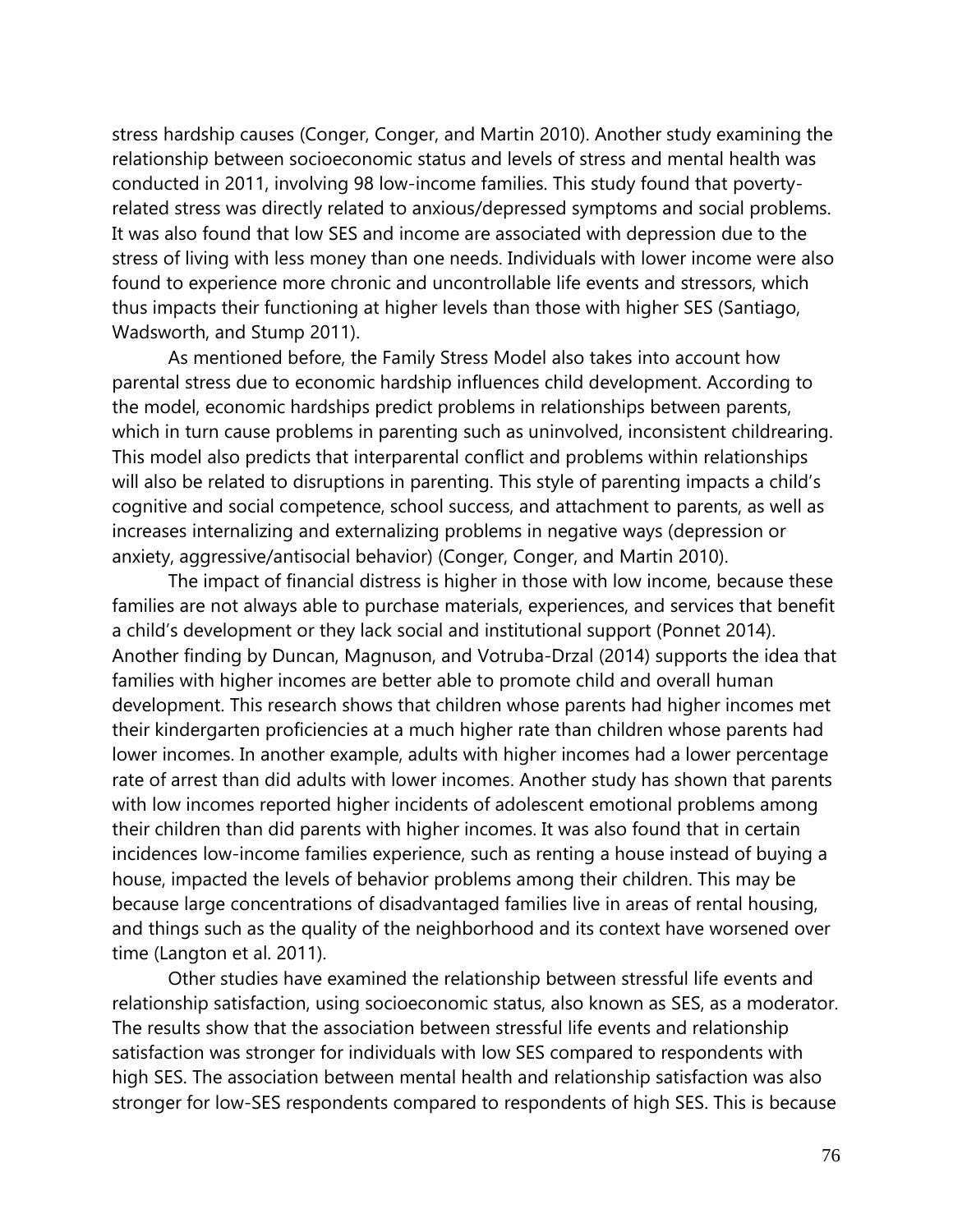economic disadvantage makes other stressful events and mental health problems more challenging and can impair a couple's ability to communicate effectively (Maisel and Karney 2012). Another example comes from research conducted by Kirschenbaum, Oigenblick, and Goldberg in 2000 that examined the relationship among well-being, work environment, and proneness to work accidents. Results found that poor housing conditions, having feelings of anger or conflict in interpersonal relationships, as well as being unsatisfied with home life also increase the chance of work injury. This is because these types of stressors decrease attention to a person's task, often due to preoccupation of the mind, therefore increasing chance of injury. Yet another example of this concept comes from a study conducted by Krieger et al. in 2010. This article examines the relationship among different aspects of those with low income such as their home life, work life, and neighborhood, and how these aspects affect their health. The results found that 82% of respondents experienced at least one occupational hazard such as workplace abuse. Seventy-nine percent experienced at least one social hazard such as sexual or racial discrimination, 34% of respondents experienced a relationship hazard such as intimate partner violence. All these results were associated with an increased rate of psychological distress.

Family processes that may seem unimportant for some high-income families also can become stress factors for families with low incomes. For example, in a study by Hughes et al. conducted in 2015, the relationship between emotional distress among parents and parent feeding styles in low-income families was tested. Emotional distress among parents was found to have negative effects on their feeding habits, such as lacking important aspects like fruits and vegetables, uninvolved feeding styles, and turning to less healthy, yet more inexpensive, meals for their children. These factors influence obesity in adolescents, which results in poorer health, which strongly relates to increased stress levels..

A study conducted in 2013 also contributes to this idea. Griggs, Casper, and Eby examined the relationship between support from work, family, and community aspects and the impact those domains have on work-family conflict. To study this, researchers surveyed 193 low-wage workers throughout the US. The results of their study showed that work-family conflict is reduced when individuals have support from outside sources. A unique finding in these results for low-income families comes from the fact that the outside sources for these families are nontraditional. Respondents reported feeling no support from coworkers or their places of employment in general. Respondents also reported little support from their partners. This is possibly because often low-income couples are working equal amount of hours, with their main contribution being financial. Another unique result found was that many of the respondents considered child financial support to be a large help; child financial support refers to parents' children helping with family needs, such as employment at a very young age to contribute to the family income or caring for younger siblings in order to reduce work-family conflict.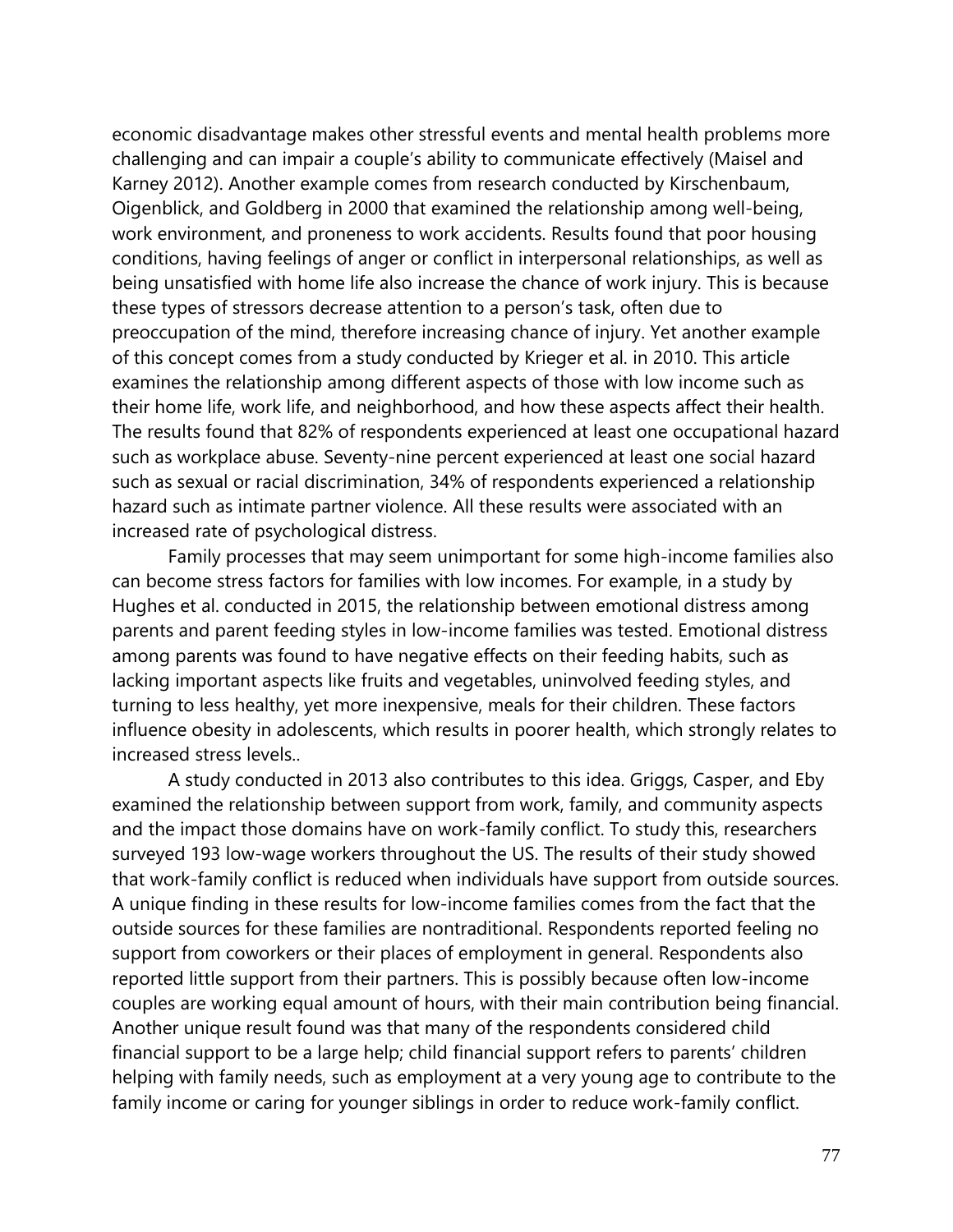These unique situations for low-income parents as well as the children in these families contribute to added stress, said Griggs, Casper, and Eby (2013). Other studies have found that low levels of daycare quality cause higher levels of parental stress among low-income mothers (Bigras, Lemay, and Liesette 2012).

A unique outlook on this concept comes from research completed after the economic recession of 2008. Rothwell, Chang-Keun (2010) discovered that although most families were affected in some way by the recession, those with low incomes felt the impact at a much higher rate. This is because small fluctuations in incomes can create many large problems within a family, and families with low incomes have less access to financial and other supportive services. Economic resources are recognized to play an important role in family functioning, and this article focused on the effect assets have on a family's financial situation and stress. Results found that the more assets a family has, the less likely they are to be affected by an economic dilemma. Assets were also found to be stress suppressing in terms of family demands. Because of this, lowincome families are affected by economic dilemmas and experience stress at higher rates, because they do not have many assets.

# **METHODS**

# Research Question: How does class status influence perceptions of individual mental health?

Hypothesis 1: Individuals with lower socioeconomic status will report more days of poor mental health than those with higher socioeconomic status.

This paper examines the relationship between class identification and individual perceptions of mental health. Class ID in this case is measured by subjective identification. For this paper, I used data from the 2010 General Social Survey (GSS). The GSS is a survey conducted by the National Opinion Research Center, also known as NORC, which monitors social change throughout American society. NORC randomly selects households to participate in the survey, keeping certain quotas in mind such as quotas of sex, age, and employment status. The survey is usually conducted in-person and takes about 90 minutes to complete. Since 1994, the GSS has been conducted every other year. With 2044 respondents, the GSS from 2010 focused on questions regarding many different topics, such as national spending priorities, marijuana use, crime and punishment, race relations, quality of life, and confidence in institutions.

The dependent variable examined in this paper is mental health. The question used to measure this variable is: How many days of poor mental health has the respondent experienced in the last 30 days? The response categories ranged from 0-30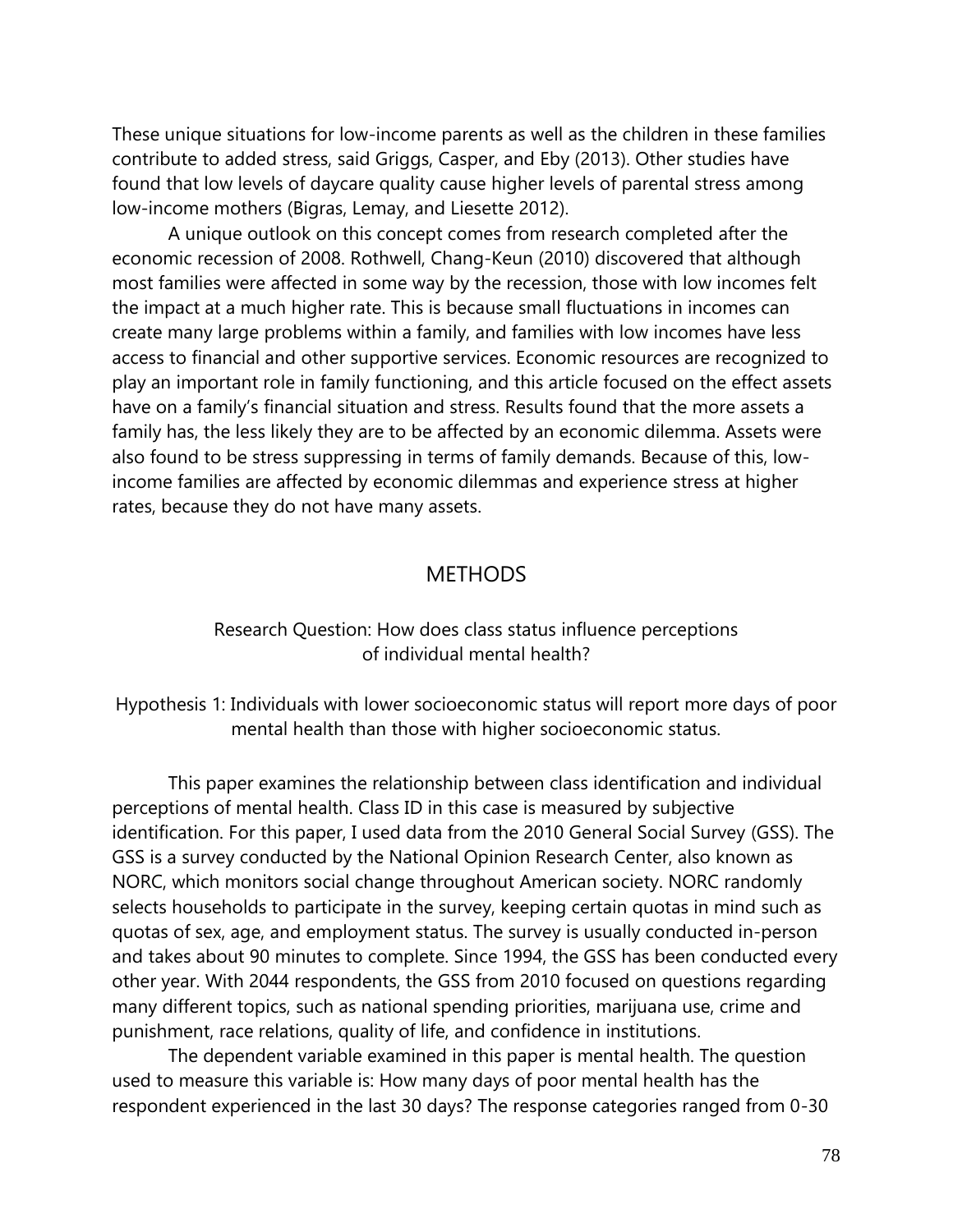days. The primary independent variable examined in this paper is class identification. Response categories ranged from 1-4, 1 being lower class, 4 being upper class. Control variables included in this research are: age, education level, number of children, sex, race, and marital status. For age, respondents provided their age in years, with a specific category created for ages 89 or older. Respondents also provided the number of years of schooling they have received, with a specific category created for individuals who have had 20 or more years of education. Number of children follows this pattern, with a specific category created for eight or more children.

The control variables of sex, race, and marital status were recoded into dichotomous variables. Sex was recoded so that male=1, and female=0. Race was recoded into three different dummy variables; the first dummy variable was recoded so that White=1, Not White=0. The second dummy variable was recoded so that Black=1, Not Black=0. The third dummy variable was recoded so that Other Race=1, every other race=0. Marital status was also split into three different dummy variables. The first dummy variable was recoded so that 1=married, 0=not married. The second dummy variable was recoded so that 1=Never married, 0=Currently or previous married. The third dummy variable was recoded so that 1=widowed, divorced, or separated, 0=every other response.

In conducting analysis of the data, I will conduct a univariate analysis, which will examine the descriptive statistics of my sample, providing the mean, range, and standard deviation of my variables. Then, I will conduct a bivariate analysis, and examine Pearson correlation coefficients, to explore the correlations between the independent variables and the dependent variable, as well as the significance of these correlations. Finally, I will conduct a regression analysis, using a baseline model, a partial model, and a full model. The baseline model will include only the control variables, to determine the significance of them. The partial model includes only the primary independent variable, while the full model includes both the control variables and the independent variable, to determine the remaining significant correlations between the variables, which will provide a better understanding of the relationship between the independent variables and days of poor mental health.

# RESULTS

Descriptive statistics are provided in Table 1. The total number of people involved in this sample is 1,149. In total, 47% of respondents were male. The average age of the respondents in this sample was 43 years old. The average level of schooling completed by this sample was 13.99, which represents having completed at least some college. With regard to racial demographics, 14% of the sample identified as Black, and 9% of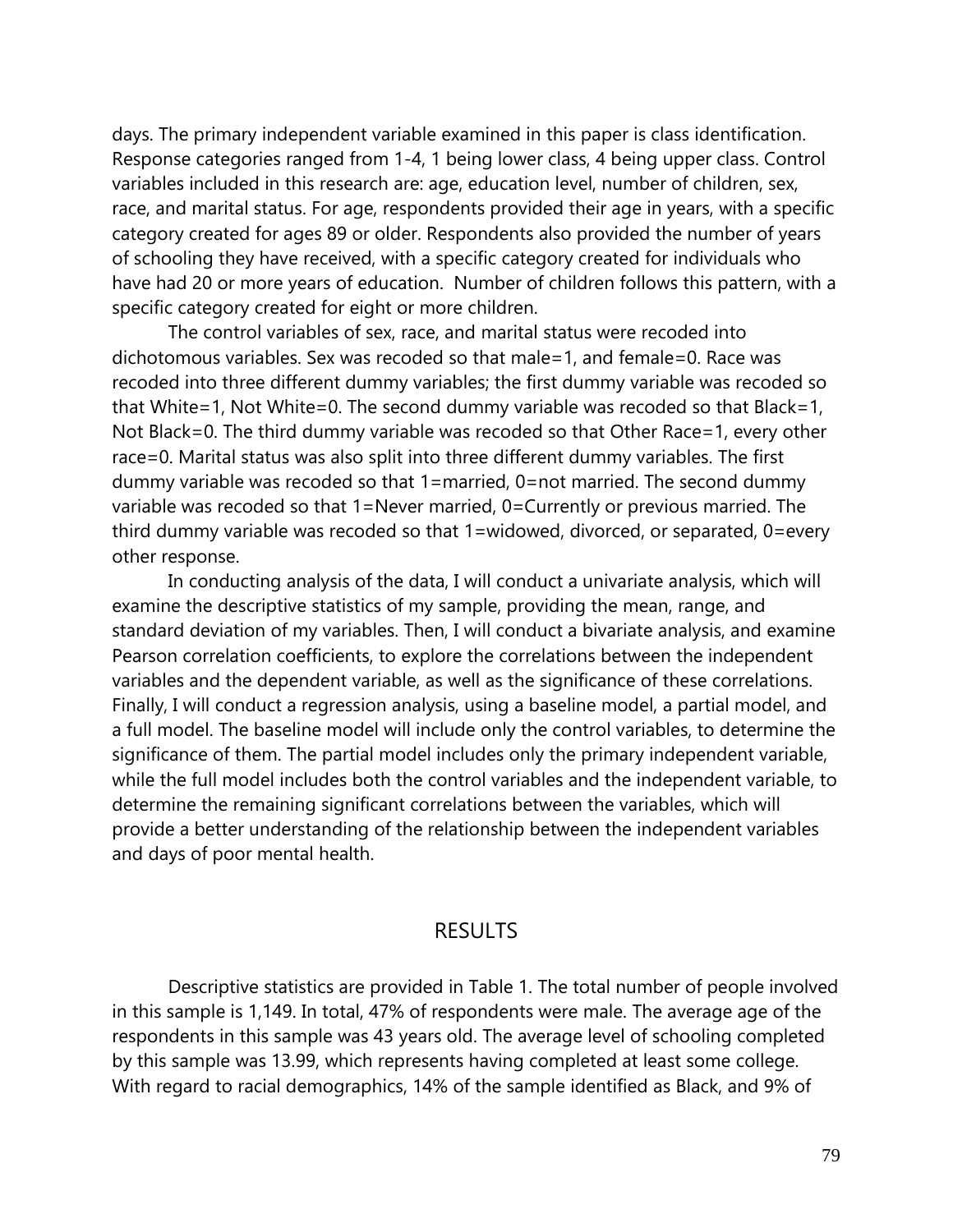the sample identified as a race other than Black or White. Twenty-eight percent of the sample reported never being married, while 24% of the sample identified as widowed, divorced, or separated. The mean number of children reported by this sample was 1.6, meaning the average number of children respondents in this sample had is one child. This table shows the mean score of my dependent variable, days of poor mental health, was 3.82. This means that the average number of poor mental health days reported by respondents was 3-4 days out of a 30-day span. The mean score of my primary independent variable, subjective class identification, was 2.4, which represents the category of working class.

|                                             | Mean  | Range    | <b>Standard Deviation</b> |  |  |  |  |
|---------------------------------------------|-------|----------|---------------------------|--|--|--|--|
| Days of Poor Mental Health                  | 3.82  | $0 - 30$ | 7.32                      |  |  |  |  |
|                                             |       |          |                           |  |  |  |  |
| Subjective Class Identification             | 2.40  | 1-4      | .61                       |  |  |  |  |
| Age                                         | 43.69 | 18-89    | 13.86                     |  |  |  |  |
| <b>Black</b>                                | .14   | $0 - 1$  |                           |  |  |  |  |
| Other Race                                  | .09   | $0 - 1$  |                           |  |  |  |  |
| Highest Level of School<br>Completed        | 13.99 | $0 - 20$ | 3.04                      |  |  |  |  |
| Male                                        | .47   | $0 - 1$  |                           |  |  |  |  |
| <b>Never Married</b>                        | .28   | $0 - 1$  |                           |  |  |  |  |
| Widowed, Divorced, Separated                | .24   | $0 - 1$  |                           |  |  |  |  |
| Number of Children                          | 1.67  | $0 - 8$  | 1.53                      |  |  |  |  |
| Notes: 2010 General Social Survey; N=1,149. |       |          |                           |  |  |  |  |

#### **Table 1: Descriptive Statistics**

Table 2 provides the bivariate correlations between my variables. This table shows there is a significant negative correlation between my dependent variable, days of poor mental health, and class identification ( $r = -151$ ,  $p < 0.05$ ). This suggests that as a person's class status increases, the number of poor mental health days experienced decreases. This table also shows a significant negative correlation between days of poor mental health and age ( $r = -0.098$ ,  $p < 0.05$ ). This suggests that as a person's age increases, the number of poor mental health days experienced decreases. A significant negative correlation between days of poor mental health and the "Other" race category also exists ( $r = .068$ ,  $p < .05$ ). This correlation suggests that individuals who were not Black or White experienced more days of poor mental health than did individuals who were Black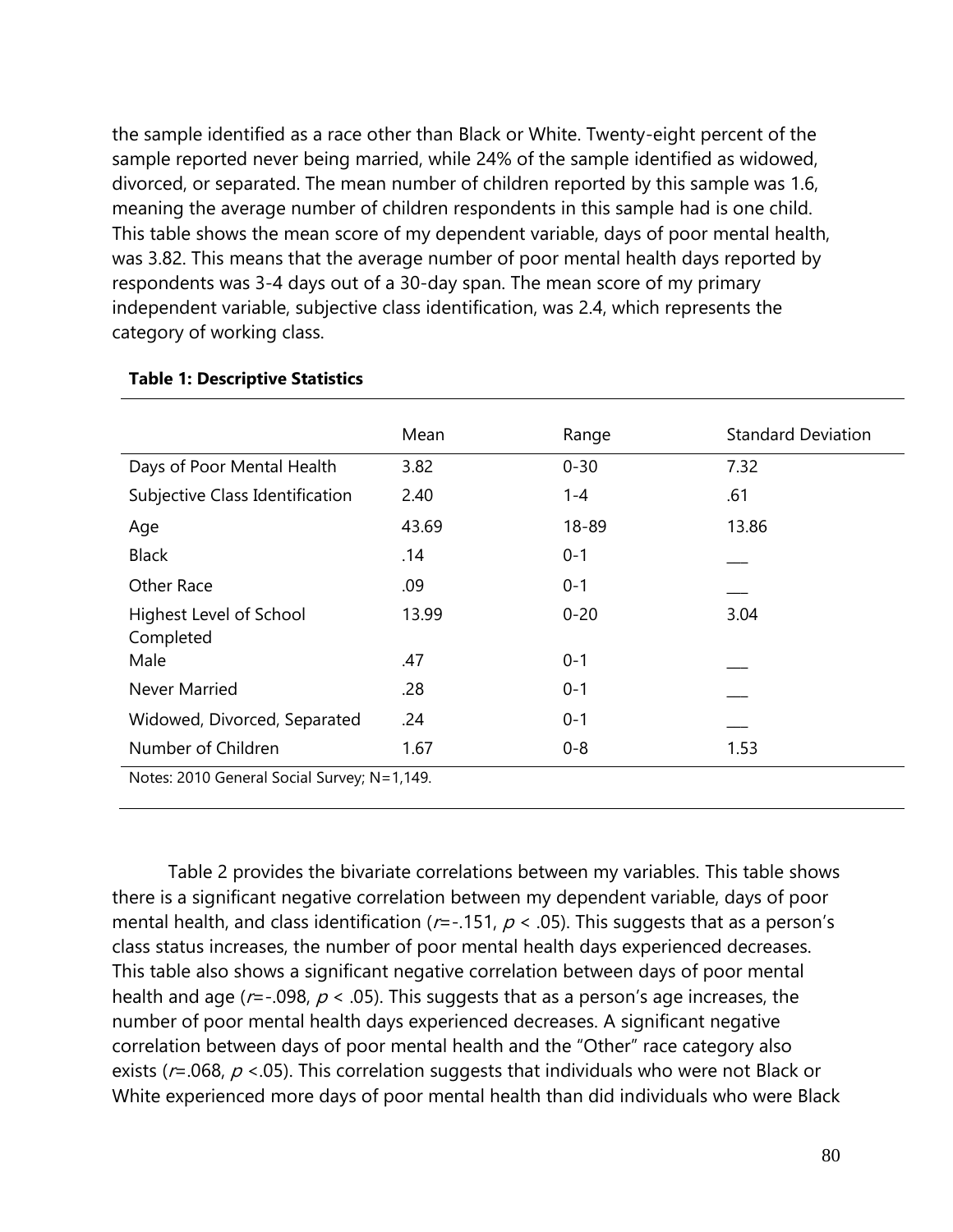|                                    | Days<br>Poor<br>Mental<br>Health | Class<br>ID                         | Age     | <b>Black</b> | Other<br>Race | Highest<br>School<br>Completed | Male         | Never<br>Married | Widowed,<br>Divorced,<br>Separated | # of<br>Children |
|------------------------------------|----------------------------------|-------------------------------------|---------|--------------|---------------|--------------------------------|--------------|------------------|------------------------------------|------------------|
| Days Poor<br>Mental<br>Health      | 1                                | $\overline{\phantom{a}}$<br>$.151*$ | $.098*$ | $-.022$      | $.068*$       | $-144*$                        | $-.067*$     | $.059*$          | $.073*$                            | .014             |
| Class ID                           |                                  | 1                                   | $.168*$ | $-0.133*$    | $-0.032$      | $.320*$                        | .018         | $-144*$          | $-.023$                            | $-.047*$         |
| Age                                |                                  |                                     | 1       | $-.084*$     | $-0.135*$     | $-.049*$                       | $-.009$      | $-.497*$         | $.380*$                            | $.427*$          |
| <b>Black</b>                       |                                  |                                     |         | 1            | $-0.133*$     | $-.083*$                       | $-.048*$     | $.222*$          | $-.013$                            | $.048*$          |
| Other Race                         |                                  |                                     |         |              | 1             | $-.087*$                       | .015         | $.090*$          | $-.048*$                           | $-.004$          |
| Highest<br>School<br>Completed     |                                  |                                     |         |              |               | 1                              | $-.004$      | .005             | $-.106*$                           | $-.288*$         |
| Male                               |                                  |                                     |         |              |               |                                | $\mathbf{1}$ | .030             | $-.116*$                           | $-0.022$         |
| Never<br>Married                   |                                  |                                     |         |              |               |                                |              | $\mathbf{1}$     | $-.393*$                           | $-.404*$         |
| Widowed,<br>Divorced,<br>Separated |                                  |                                     |         |              |               |                                |              |                  | $\mathbf{1}$                       | $.213*$          |
| # of<br>Children                   |                                  |                                     |         |              |               |                                |              |                  |                                    | $\mathbf{1}$     |

### **Table 2: Pearson Correlation Coefficients**

Notes: 2010 General Social Survey, N= 1,149;  $* p$  <.05

or White. Days of poor mental health also correlates with the amount of education a respondent had ( $r = -144$ ,  $p < .05$ ). This suggests that the more education a respondent had, the less poor mental health days they experienced. There was also a significant negative correlation between days of poor mental health and sex ( $r = -067$ ,  $p < 0.05$ ). This suggests that men reported fewer days of poor mental health than did women. A positive correlation between amount of poor mental health days and being single also exists ( $r = .059$ ,  $p < .05$ ). This correlation suggests that respondents who were single experienced more days of poor mental health than did those who were not single. There was a final positive correlation found between number of poor mental health days and the respondent being widowed, divorced or separated ( $r = .073$ ,  $p < .05$ ). This suggests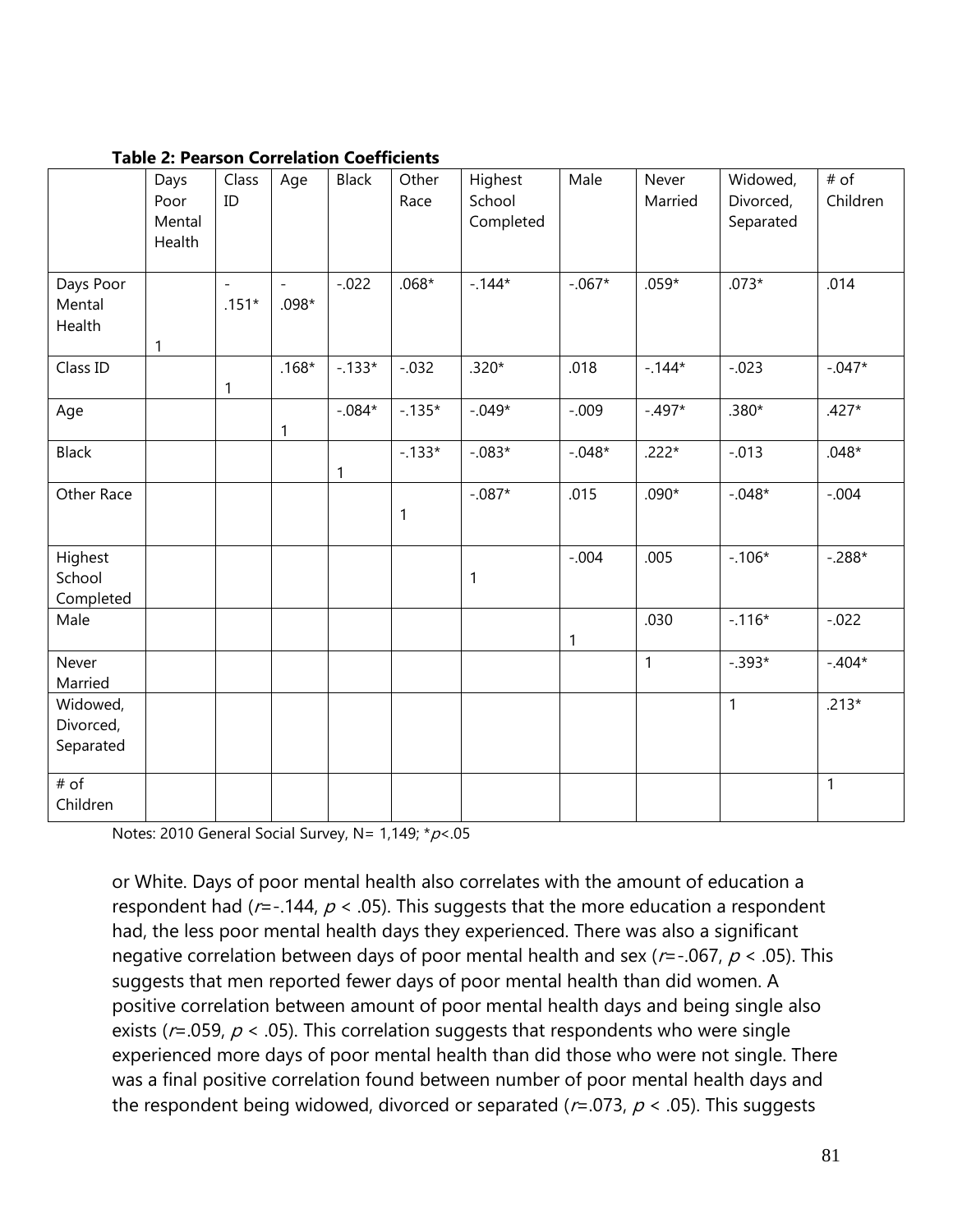that respondents who were widowed, divorced, or separated experienced more days of poor mental health than did respondents who were not widowed, divorced, or separated.

The results of my regression analyses are presented in Table 3. Controlling for the effects of the demographic variables explains 4.3% of the variance in number of poor mental health days ( $R^2$  = .043). I also find that when controlling for the effects of the

| <b>Table 3: Regression Results Predicting Poor Mental Health</b> |                   |                  |                   |  |  |  |  |
|------------------------------------------------------------------|-------------------|------------------|-------------------|--|--|--|--|
|                                                                  | Model 1- Baseline | Model 2- Partial | Model 2-          |  |  |  |  |
|                                                                  | Model             | Model            | <b>Full Model</b> |  |  |  |  |
|                                                                  | 8.726             | 8.103            | 10.311            |  |  |  |  |
| Constant                                                         | (1.386)           | (.857)           | (1.456)           |  |  |  |  |
|                                                                  |                   |                  |                   |  |  |  |  |
|                                                                  | $-.057*$          |                  | $-.049*$          |  |  |  |  |
| Age                                                              | (.019)            |                  | (.019)            |  |  |  |  |
|                                                                  | $-1.136$          |                  | $-1.136*$         |  |  |  |  |
| <b>Black</b>                                                     | (.647)            |                  | (.647)            |  |  |  |  |
|                                                                  | 1.136             |                  | 1.163             |  |  |  |  |
| Other Race                                                       | (.763)            |                  | (.763)            |  |  |  |  |
|                                                                  | $-.223*$          |                  | $-127$            |  |  |  |  |
| Highest Level of School Completed                                | (.074)            |                  | (.079)            |  |  |  |  |
|                                                                  | $-0.953*$         |                  | $-.877*$          |  |  |  |  |
| Male                                                             | (.433)            |                  | (.432)            |  |  |  |  |
|                                                                  | $1.251*$          |                  | $1.186*$          |  |  |  |  |
| <b>Never Married</b>                                             | (.593)            |                  | (.591)            |  |  |  |  |
|                                                                  | $1.953*$          |                  | $1.874*$          |  |  |  |  |
| Divorced, Widowed, Separated                                     | (.548)            |                  | (.546)            |  |  |  |  |
|                                                                  | .234              |                  | .191              |  |  |  |  |
| Number of Children                                               | (.168)            |                  | (.168)            |  |  |  |  |
|                                                                  |                   |                  |                   |  |  |  |  |
|                                                                  |                   | $-1.785*$        | $-1.328*$         |  |  |  |  |
| <b>Class Identification</b>                                      |                   | (.346)           | (.379)            |  |  |  |  |
| $R^2$                                                            | .043              | .023             | .054              |  |  |  |  |
| $\mathsf{N}$                                                     | 1,149             | 1,149            | 1,149             |  |  |  |  |

Notes: 2010 General Social Survey, Unstandardized coefficients shown; Standard errors in parentheses;  $p<.05*$ 

other variables, there is a significant association between days of poor mental health and age ( $b = -0.057$ ,  $p < 0.05$ ). This suggests that as a person's age increases, the amount of poor mental health days experienced decreases. There is also a significant association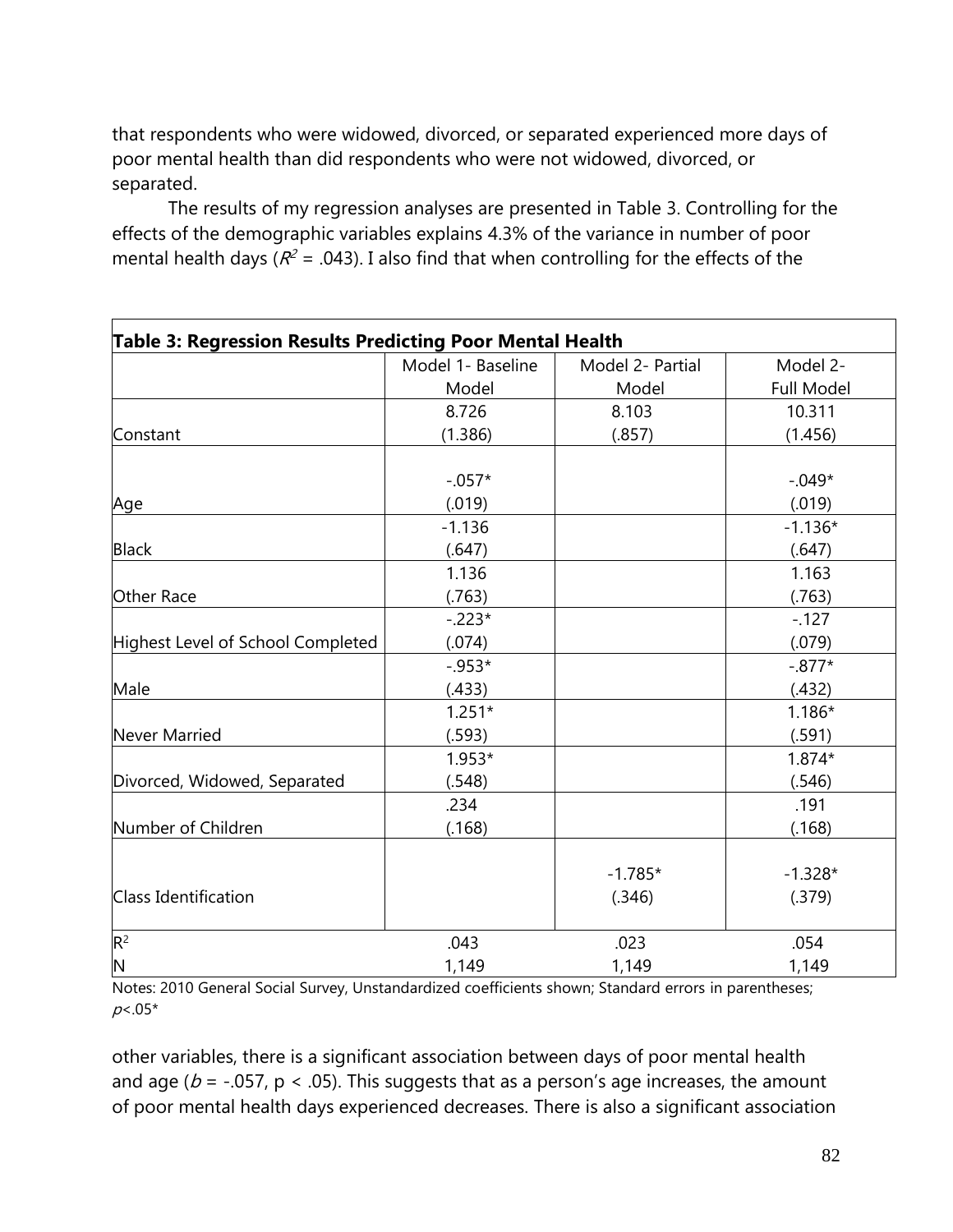between days of poor mental health and level of school completed ( $b = -223$ ,  $p < .05$ ), even when controlling for the effects of the other variables. This suggests that the more education a person has, the lower the amount of poor mental health days they experience. Controlling for the effects of the other variables, regression analyses also resulted in an association between sex of respondent and days of poor mental health (b  $=$ -.953,  $p <$  .05). This suggests that males reported fewer days of poor mental health than did females. There is also a significant association between days of poor mental health and being single ( $b = 1.251$ ,  $p < .05$ ). This suggests that respondents who were single reported more days of poor mental health than those who were not single. Lastly, there was a significant association between days of poor mental health and being divorced, widowed, or separated ( $b = 1.953$ ,  $p < .05$ ). This suggests that those who are divorced, widowed, or separated have more days of poor mental health than do those who are not divorced, widowed, or separated. Number of children ( $b = 0.234$ ,  $p > 0.05$ ), as well as race ( $b = 1.136$ ,  $p > .05$ ), was not significantly associated with days of poor mental health. When examining my primary independent variable, class identification, the results for this explained 2.3% of the variance in my dependent variable ( $R^2$  = .023). When adding in the effect of this variable, an association between days of poor mental health days and class identification was found ( $b = -1.785$ ,  $p < .05$ ). This suggests that as an individual's class status increases, the number of poor mental health days experienced decreases. This finding supports my hypothesis: individuals with lower socioeconomic status will report more days of poor mental health than those with higher socioeconomic status.

This relationship remains statistically significant when adding in the control variables. The full model of my regression analysis explained 5.4% of the variance in this data ( $R^2$  = .054). After constructing my full model, the original significance of two variables was affected. In the partial model, the control variable of Black had no significance. After the full model analysis was conducted, the control variable of Black became significant ( $b = -1.136$ ,  $p < .05$ ). This suggests that those who are Black report less days of poor mental health than other races, when controlling for the other variables. The association between days of poor mental health and highest level of school completed disappeared after constructing the full model ( $b = -127$ ,  $p > 0.05$ ). This suggests that there is no association between days of poor mental health and level of school completed, when controlling for the effects of the other variables in my models.

### **DISCUSSION**

When economic hardship is high, those who experience the hardship are at an increased risk for emotional distress, such as depression or anxiety. Using the Family Stress Model, we might expect that individuals in lower-income households experience more stressors, which is detrimental to family functioning, as well as individual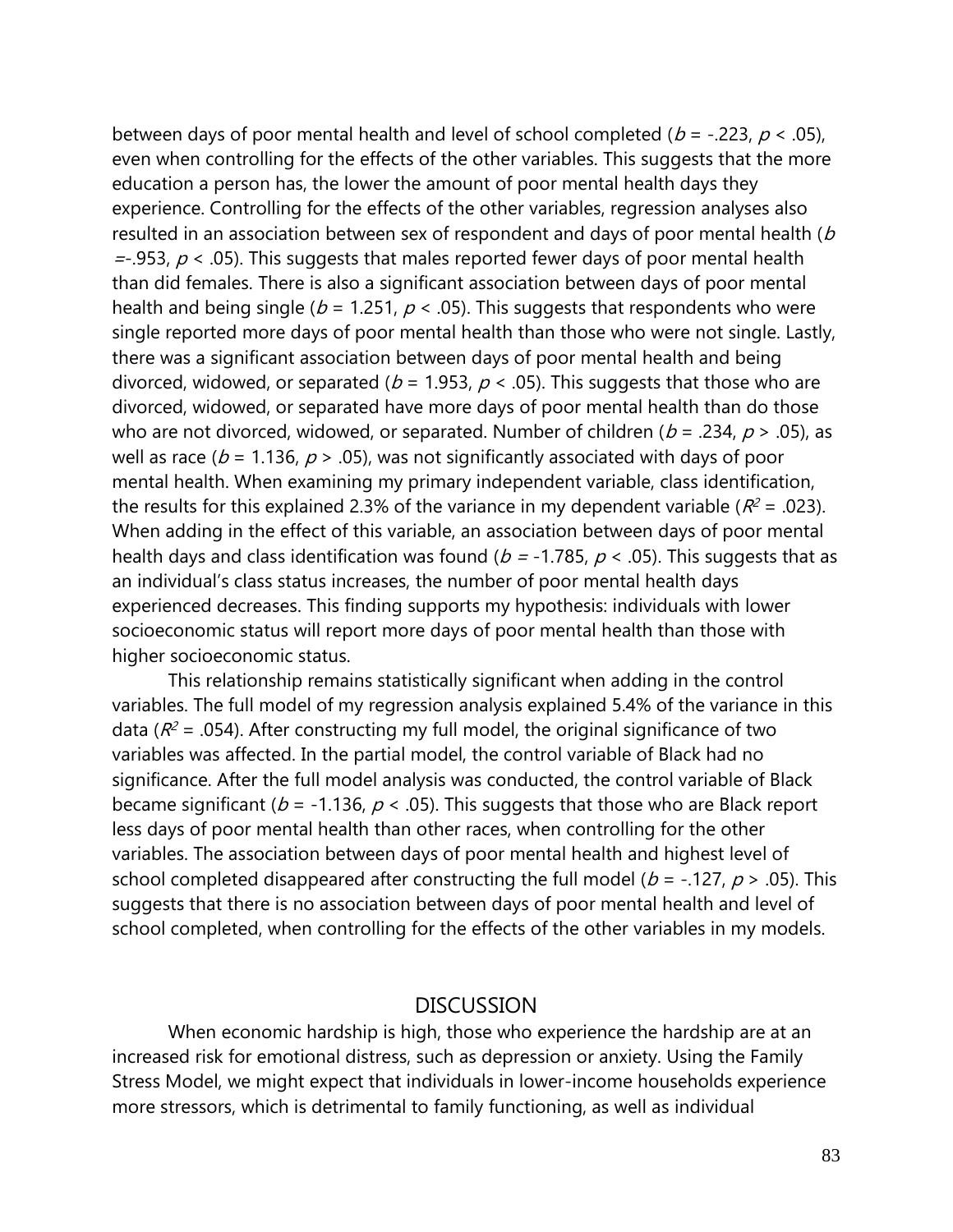functioning (Ponnet 2014). Experiencing these stressors creates an underlying psychological component to economic hardship (stressors cause psychological dysfunction) in addition to the obvious stressors that occur (Conger, Conger, and Martin 2010). Several studies have been conducted to support these relationships, and the current study examines these relationships further.

This paper explored the research question: How does class status influence perceptions of individual mental health? In conducting my analysis, it was found that individuals who categorized themselves into higher-class statuses reported fewer days of poor mental health than did individuals who categorized themselves into lower-class statuses. This finding supports the literature surrounding this topic, as well as my hypothesis: Individuals with lower socioeconomic status will report more days of poor mental health than those with higher socioeconomic status. This may be due to factors such as individuals in lower classes having less access to resources to alleviate stress, experiencing financial distress more frequently, or having unmet material needs that are necessities such as food and clothing (Conger, Conger, and Martin 2010).

Factors such as level of education, marital status, and sex were also related to the amount of poor mental health days reported. These significant findings are important to discuss, as they may reflect a person's class status. Those with higher education reported experiencing fewer days of poor mental health. This could be explained by the fact that individuals with higher education tend to fall into higher statuses of class. This could also be because those who have more education may have more knowledge of coping skills to deal with poor mental health. Those who had been divorced, widowed, or separated, as well as those who were single, reported experiencing more days of poor mental health than did those who were married. This may also be explained in terms of class status; having a single income compared to a dual income may cause these individuals to be in a lower-class status, which in turn causes stress for the individual. This may also be because divorce, separation, and losing a spouse are all highly stressful, hard situations. This may contribute to their feelings of poor mental health. In the case of those who are widowed, divorced, separated, as well as single, they may lack interpersonal support, which in turn may cause them to have poorer mental health. In terms of sex, males reported experiencing fewer days of poor mental health than did females. This could be explained in terms of class as well; the wage gap between men and women may cause men to be in a higher position of class than women, which may decrease the amount of poor mental health days men experience compared to women. This may also be due to the social norm that women are more likely to express their mental issues than men are, therefore women more readily admitted they had suffered from some days of poor mental health.

After conducting a regression analysis, my dependent variable only accounted for 2.3% of the variance in the data. Because of this, it is important to discuss some limitations of this study. First, the topic of this study focuses on class status being the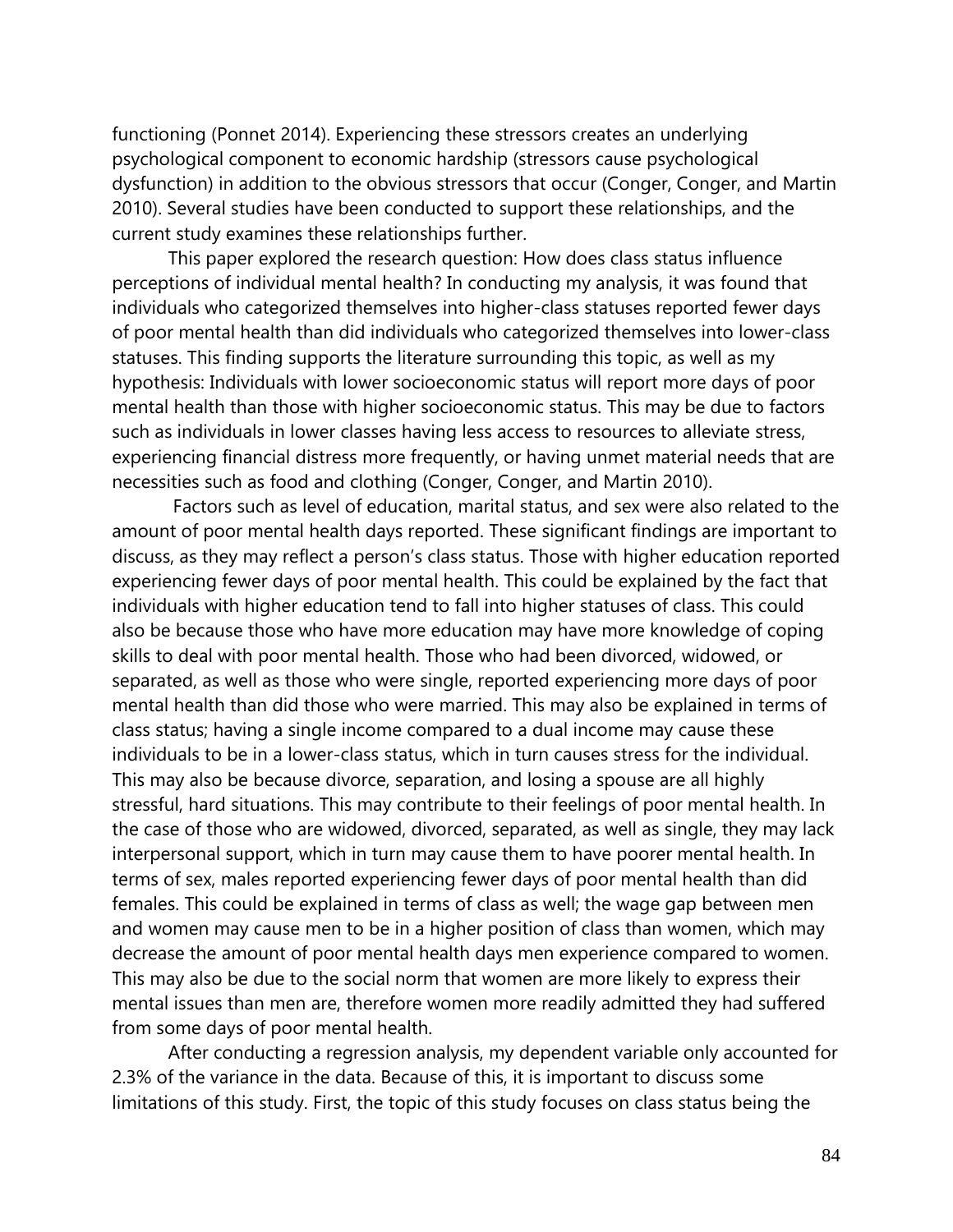main causation of an individuals' poor mental health, which may be too narrow of an explanation. It is important to also explore societal factors, as well as individual psychological factors, that may also cause reports of poor mental health. For example, in regards to men experiencing fewer days of poor mental health than women, it is important to consider societal factors, such as social norms, to explain their levels of poor mental health. Women are expected to be more emotional, as well as carry more responsibilities, such as being a caregiver as well as an income-earner (Mayor, 2015). These factors may also explain why women report having more days of poor mental health than men, in addition to their class identification.

Second, the Family Stress Model used in this analysis assumed participants will perceive "stress" to fall under the category of poor mental health, which may have skewed respondents' answers to the question. It should be taken into consideration that some individuals may not consider stress to translate into poor mental health, but instead are viewed as two different issues. To correct this, future researchers should work to restructure the question for the variable of days of poor mental health by providing a description of what is meant by the concept of poor mental health, to clarify the understanding of the question at hand.

Third, the subjective measure used to interpret the variable of days of poor mental health may also skew the results. Because a subjective measure is used, those who are responding to the question may not always have the same interpretation of what they consider poor mental health to mean. For example, a situation that may be found to be stressful for some may not be considered to be stressful to others, which influences their response to the question. Some respondents may not have considered the events in their life to impact their mental health, one possible explanation being that they are accustomed to these events, so therefore they do not consider themselves to be impacted psychologically by this event, while other respondents may find the same situation impactful on their mental health. To correct this possible problem, future researchers should work to create an objective measure to interpret the days of poor mental health variable to create uniformity in the way respondents interpret the question.

Last, the topic of discussion examined in this paper may be a bit too broad for the sample that was used. The 2010 General Social Survey covers a large spectrum of questions concerning multiple issues within society, as well as individual experiences, but does not go into detail about these topics. Because of this set-up, it poses difficult to pinpoint the influences of poor mental health in this situation. To correct this, future researchers may work to create follow-up questions regarding a respondent's personal perception of mental health. Questions regarding situations a respondent has been through in the past 30 days, such as financial hardships or lack of resources, are important to consider in order to create a better understanding of the level of perceived mental health, and how these experiences may relate to class identification.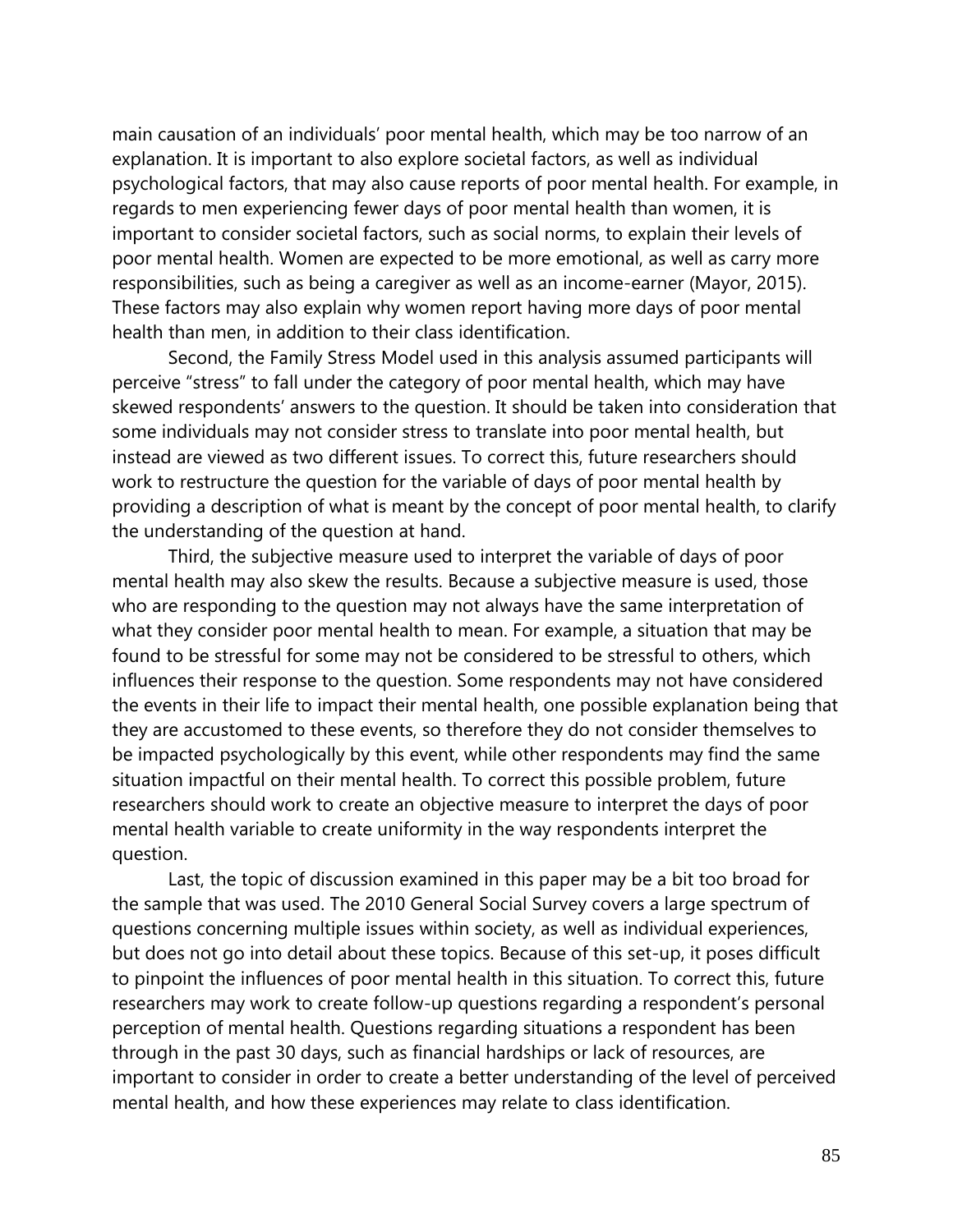# **CONCLUSION**

Living with financial hardship is proven to be detrimental to one's physical and mental health (Ponnet 2014). The present study worked to research this relationship further by investigating the relationship between class identification and individual perceptions of mental health. The findings of this study revealed that class identification does indeed influence an individual's perceived mental health. Factors such as level of education, marital status, race, and sex were also found to influence perceived mental health, which reiterates the importance of using a broad scope when determining factors that may influence poor mental health. Taking into consideration the limitations mentioned above, future research could provide a stronger argument for the role class identification plays in perceptions of mental health, by including various in-depth questions concerning the causes of a person's perceived poor mental health, and determining whether those causes relate to class identification more directly.

# **REFERENCES**

Bigras, Nathalie, Lise Lemay, and Liesette Brunson. 2012. "Parental Stress And Daycare Attendance. Does Daycare Quality and Parental Satisfaction with Daycare Moderate the Relation Between Family Income and Stress Level among Parents of Four Year Old Children?" Procedia-Social and Behavioral Sciences 55:894-901.

Conger, Rand D., Katherine J. Conger, and Monica J. Martin. 2010. "Socioeconomic Status, Family Processes, and Individual Development." Journal of Marriage and Family 72(3):685-704.

- Duncan, Greg J., Katherine Magnuson, and Elizabeth Votruba-Drzal. 2014. "Boosting Family Income To Promote Child Development." The Future of Children 24(1):99-120.
- Griggs, Tracy Lambert, Wendy J. Casper, and Lillian T Eby. 2013. "Work, Family, and Community Support as Predictors of Work-Family Conflict: A Study of Low-Income Workers." Journal of Vocational Behavior 82(1):59-68.
- Hughes, Sheryl O., Thomas G. Power, Yan Liu, Carla Sharp, and Theresa A. Nicklas. 2015. "Parent Emotional Distress and Feeding Styles in Low-Income Families. The Role of Parent Depression and Parenting Stress." Appetite 92:337-42.
- Kirschenbaum, Alan, Ludmilla Oigenblick, and Albert I. Goldbery. 2000. "Well Being, Work Environment, and Work Accidents." Social Sciences & Medicine 50(5):631-39.